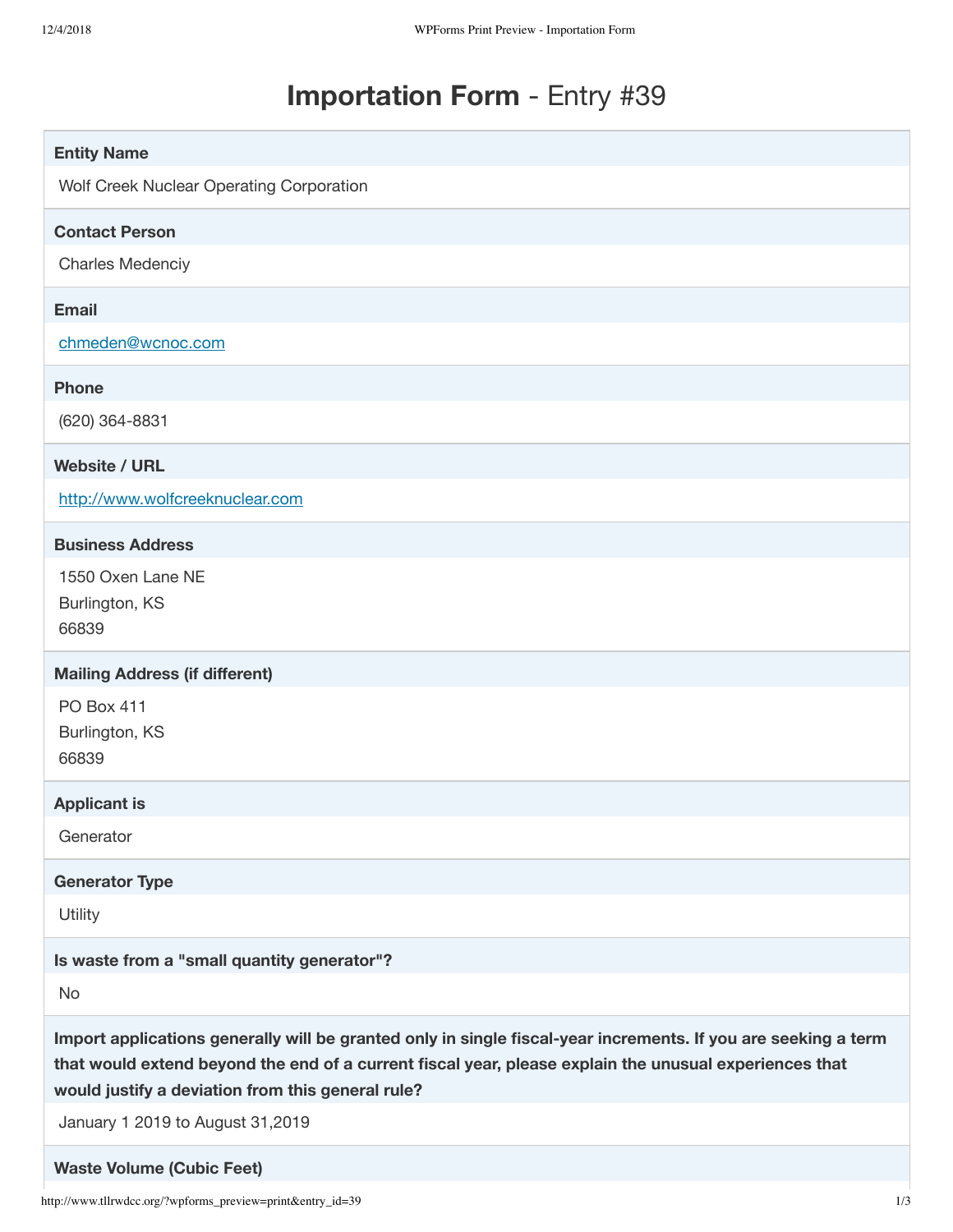21000

**Waste Radioactivity (Curies)**

300

## **Waste Classification**

Class A

Class B

Class C

# **Waste Form**

Unstable

#### **Does the proposed waste consist solely of sealed sources?**

No

**Compact and/or unaffiliated state, territory, possession, or district of the United States where the waste was generated (please list)**

Central States- Kansas

#### **Waste Description**

Resin, Filters, and Dry Active Waste

**Does Applicant have any unresolved violation(s), complaint(s), unpaid fee(s), or past due report(s) with the Texas Low-Level Radioactive Waste Disposal Compact Committee?**

No.

**Does Applicant have any unresolved violation(s), complaint(s), unpaid fee(s), or past due reports associated with radioactive waste receipt, storage, handling, management, processing, or transportation pending with any other regulatory agency with jurisdiction to regulate radioactive material including, without limitation, the Texas Commission on Environmental Quality (TCEQ)?**

No.

## **Applicant hereby certifies\* the following:**

The information provided herein is complete, accurate, and correct.

The waste proposed for importation is not waste of international origin.

The low-level radioactive waste for which this Import Application is submitted will be packaged and shipped in accordance with applicable state and federal regulations and is acceptable for disposal at the Compact Facility. The person submitting this Import Application is authorized by the Applicant to commit Applicant to each and every obligation and condition set forth herein and in the Agreement for Importation of Non-Party Compact Waste. A copy of a written document containing such authorization must be attached to this Import Application. Applicant has delivered to the specified disposal facility and TCEQ a copy of this Application for Importation of Compact Waste (along with any supplement or amendment thereto).